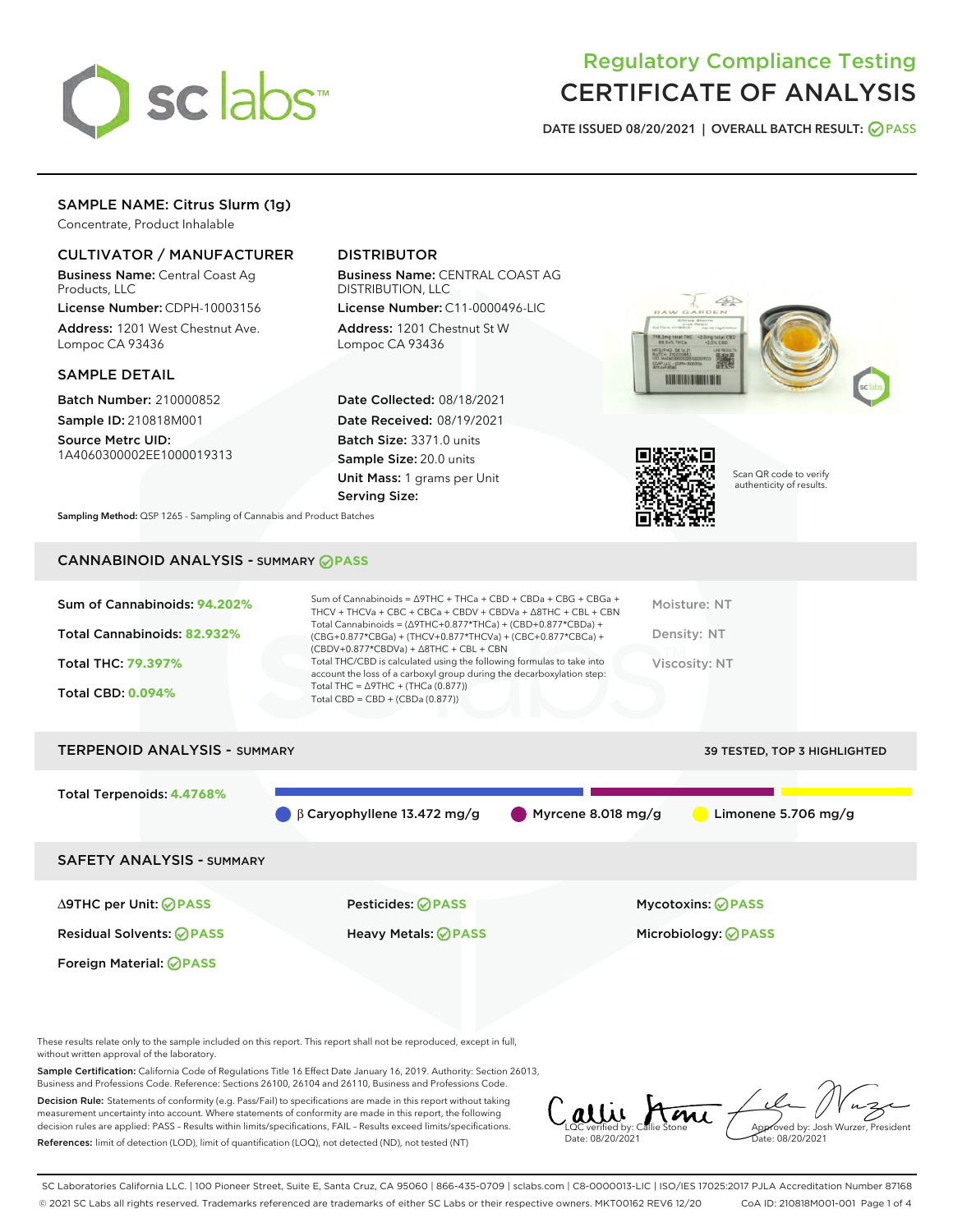



CITRUS SLURM (1G) | DATE ISSUED 08/20/2021 | OVERALL BATCH RESULT:  $\bigcirc$  PASS

#### CANNABINOID TEST RESULTS - 08/19/2021 2 PASS

Tested by high-performance liquid chromatography with diode-array detection (HPLC-DAD). **Method:** QSP 1157 - Analysis of Cannabinoids by HPLC-DAD

#### TOTAL CANNABINOIDS: **82.932%**

Total Cannabinoids (Total THC) + (Total CBD) + (Total CBG) + (Total THCV) + (Total CBC) + (Total CBDV) + ∆8THC + CBL + CBN

TOTAL THC: **79.397%** Total THC (∆9THC+0.877\*THCa)

TOTAL CBD: **0.094%**

Total CBD (CBD+0.877\*CBDa)

TOTAL CBG: 1.69% Total CBG (CBG+0.877\*CBGa)

TOTAL THCV: 0.281% Total THCV (THCV+0.877\*THCVa)

TOTAL CBC: 1.47% Total CBC (CBC+0.877\*CBCa)

TOTAL CBDV: ND Total CBDV (CBDV+0.877\*CBDVa)

| <b>COMPOUND</b>            | LOD/LOQ<br>(mg/g) | <b>MEASUREMENT</b><br><b>UNCERTAINTY</b><br>(mg/g) | <b>RESULT</b><br>(mg/g) | <b>RESULT</b><br>(%) |
|----------------------------|-------------------|----------------------------------------------------|-------------------------|----------------------|
| <b>THCa</b>                | 0.05/0.14         | ±22.592                                            | 879.08                  | 87.908               |
| <b>A9THC</b>               | 0.06 / 0.26       | ±0.792                                             | 23.02                   | 2.302                |
| <b>CBGa</b>                | 0.1/0.2           | ±0.89                                              | 17.0                    | 1.70                 |
| <b>CBCa</b>                | 0.07/0.28         | ±0.786                                             | 16.08                   | 1.608                |
| <b>THCVa</b>               | 0.07/0.20         | ±0.153                                             | 3.20                    | 0.320                |
| <b>CBG</b>                 | 0.06/0.19         | ±0.078                                             | 1.97                    | 0.197                |
| <b>CBDa</b>                | 0.02 / 0.19       | ±0.031                                             | 1.07                    | 0.107                |
| <b>CBC</b>                 | 0.2 / 0.5         | ±0.02                                              | 0.6                     | 0.06                 |
| $\triangle$ 8THC           | 0.1/0.4           | N/A                                                | <b>ND</b>               | <b>ND</b>            |
| <b>THCV</b>                | 0.1/0.2           | N/A                                                | <b>ND</b>               | <b>ND</b>            |
| <b>CBD</b>                 | 0.07/0.29         | N/A                                                | <b>ND</b>               | <b>ND</b>            |
| <b>CBDV</b>                | 0.04 / 0.15       | N/A                                                | <b>ND</b>               | <b>ND</b>            |
| <b>CBDVa</b>               | 0.03/0.53         | N/A                                                | <b>ND</b>               | <b>ND</b>            |
| <b>CBL</b>                 | 0.06 / 0.24       | N/A                                                | <b>ND</b>               | <b>ND</b>            |
| <b>CBN</b>                 | 0.1/0.3           | N/A                                                | <b>ND</b>               | <b>ND</b>            |
| <b>SUM OF CANNABINOIDS</b> |                   |                                                    | 942.02 mg/g             | 94.202%              |

#### **UNIT MASS: 1 grams per Unit**

| ∆9THC per Unit                        | 1120 per-package limit     | 23.02 mg/unit<br><b>PASS</b> |  |
|---------------------------------------|----------------------------|------------------------------|--|
| <b>Total THC per Unit</b>             |                            | 793.97 mg/unit               |  |
| <b>CBD per Unit</b>                   |                            | <b>ND</b>                    |  |
| <b>Total CBD per Unit</b>             |                            | $0.94$ mg/unit               |  |
| Sum of Cannabinoids<br>per Unit       |                            | 942.02 mg/unit               |  |
| <b>Total Cannabinoids</b><br>per Unit |                            | 829.32 mg/unit               |  |
| <b>MOISTURE TEST RESULT</b>           | <b>DENSITY TEST RESULT</b> | <b>VISCOSITY TEST RESULT</b> |  |

Not Tested

Not Tested

Not Tested

#### TERPENOID TEST RESULTS - 08/20/2021

Terpene analysis utilizing gas chromatography-flame ionization detection (GC-FID). **Method:** QSP 1192 - Analysis of Terpenoids by GC-FID

| <b>COMPOUND</b>         | LOD/LOQ<br>(mg/g) | <b>MEASUREMENT</b><br><b>UNCERTAINTY</b><br>(mg/g) | <b>RESULT</b><br>(mg/g) | <b>RESULT</b><br>$(\%)$ |
|-------------------------|-------------------|----------------------------------------------------|-------------------------|-------------------------|
| $\beta$ Caryophyllene   | 0.004 / 0.012     | ±0.4796                                            | 13.472                  | 1.3472                  |
| <b>Myrcene</b>          | 0.008 / 0.025     | ±0.1034                                            | 8.018                   | 0.8018                  |
| Limonene                | 0.005 / 0.016     | ±0.0816                                            | 5.706                   | 0.5706                  |
| $\alpha$ Humulene       | 0.009 / 0.029     | ±0.1419                                            | 4.422                   | 0.4422                  |
| <b>Terpinolene</b>      | 0.008 / 0.026     | ±0.0471                                            | 2.296                   | 0.2296                  |
| $\alpha$ Bisabolol      | 0.008 / 0.026     | ±0.1027                                            | 1.924                   | 0.1924                  |
| Linalool                | 0.009 / 0.032     | ±0.0675                                            | 1.776                   | 0.1776                  |
| <b>B</b> Pinene         | 0.004 / 0.014     | ±0.0104                                            | 0.900                   | 0.0900                  |
| <b>Terpineol</b>        | 0.016 / 0.055     | ±0.0513                                            | 0.835                   | 0.0835                  |
| trans-β-Farnesene       | 0.008 / 0.025     | ±0.0278                                            | 0.783                   | 0.0783                  |
| Ocimene                 | 0.011 / 0.038     | ±0.0234                                            | 0.729                   | 0.0729                  |
| Guaiol                  | 0.009 / 0.030     | ±0.0340                                            | 0.721                   | 0.0721                  |
| $\alpha$ Pinene         | 0.005 / 0.017     | ±0.0056                                            | 0.656                   | 0.0656                  |
| Fenchol                 | 0.010 / 0.034     | ±0.0253                                            | 0.654                   | 0.0654                  |
| Nerolidol               | 0.009 / 0.028     | ±0.0352                                            | 0.559                   | 0.0559                  |
| Caryophyllene<br>Oxide  | 0.010 / 0.033     | ±0.0240                                            | 0.521                   | 0.0521                  |
| <b>Borneol</b>          | 0.005 / 0.016     | ±0.0068                                            | 0.161                   | 0.0161                  |
| Citronellol             | 0.003 / 0.010     | ±0.0051                                            | 0.105                   | 0.0105                  |
| Camphene                | 0.005 / 0.015     | ±0.0009                                            | 0.077                   | 0.0077                  |
| Fenchone                | 0.009 / 0.028     | ±0.0021                                            | 0.072                   | 0.0072                  |
| $\gamma$ Terpinene      | 0.006 / 0.018     | ±0.0010                                            | 0.056                   | 0.0056                  |
| $\alpha$ Terpinene      | 0.005 / 0.017     | ±0.0007                                            | 0.050                   | 0.0050                  |
| Geraniol                | 0.002 / 0.007     | ±0.0022                                            | 0.050                   | 0.0050                  |
| $\alpha$ Phellandrene   | 0.006 / 0.020     | ±0.0007                                            | 0.049                   | 0.0049                  |
| 3 Carene                | 0.005 / 0.018     | ±0.0006                                            | 0.045                   | 0.0045                  |
| Sabinene                | 0.004 / 0.014     | ±0.0005                                            | 0.043                   | 0.0043                  |
| Sabinene Hydrate        | 0.006 / 0.022     | ±0.0016                                            | 0.041                   | 0.0041                  |
| Eucalyptol              | 0.006 / 0.018     | ±0.0007                                            | 0.027                   | 0.0027                  |
| Nerol                   | 0.003 / 0.011     | ±0.0009                                            | 0.020                   | 0.0020                  |
| p-Cymene                | 0.005 / 0.016     | N/A                                                | < 0                     | <loq< th=""></loq<>     |
| (-)-Isopulegol          | 0.005 / 0.016     | N/A                                                | ND                      | ND                      |
| Camphor                 | 0.006 / 0.019     | N/A                                                | ND                      | ND                      |
| Isoborneol              | 0.004 / 0.012     | N/A                                                | ND                      | ND                      |
| Menthol                 | 0.008 / 0.025     | N/A                                                | ND                      | ND                      |
| R-(+)-Pulegone          | 0.003 / 0.011     | N/A                                                | ND                      | ND                      |
| <b>Geranyl Acetate</b>  | 0.004 / 0.014     | N/A                                                | ND                      | ND                      |
| $\alpha$ Cedrene        | 0.005 / 0.016     | N/A                                                | ND                      | ND                      |
| Valencene               | 0.009 / 0.030     | N/A                                                | ND                      | ND                      |
| Cedrol                  | 0.008 / 0.027     | N/A                                                | ND                      | <b>ND</b>               |
| <b>TOTAL TERPENOIDS</b> |                   |                                                    | 44.768 mg/g             | 4.4768%                 |

SC Laboratories California LLC. | 100 Pioneer Street, Suite E, Santa Cruz, CA 95060 | 866-435-0709 | sclabs.com | C8-0000013-LIC | ISO/IES 17025:2017 PJLA Accreditation Number 87168 © 2021 SC Labs all rights reserved. Trademarks referenced are trademarks of either SC Labs or their respective owners. MKT00162 REV6 12/20 CoA ID: 210818M001-001 Page 2 of 4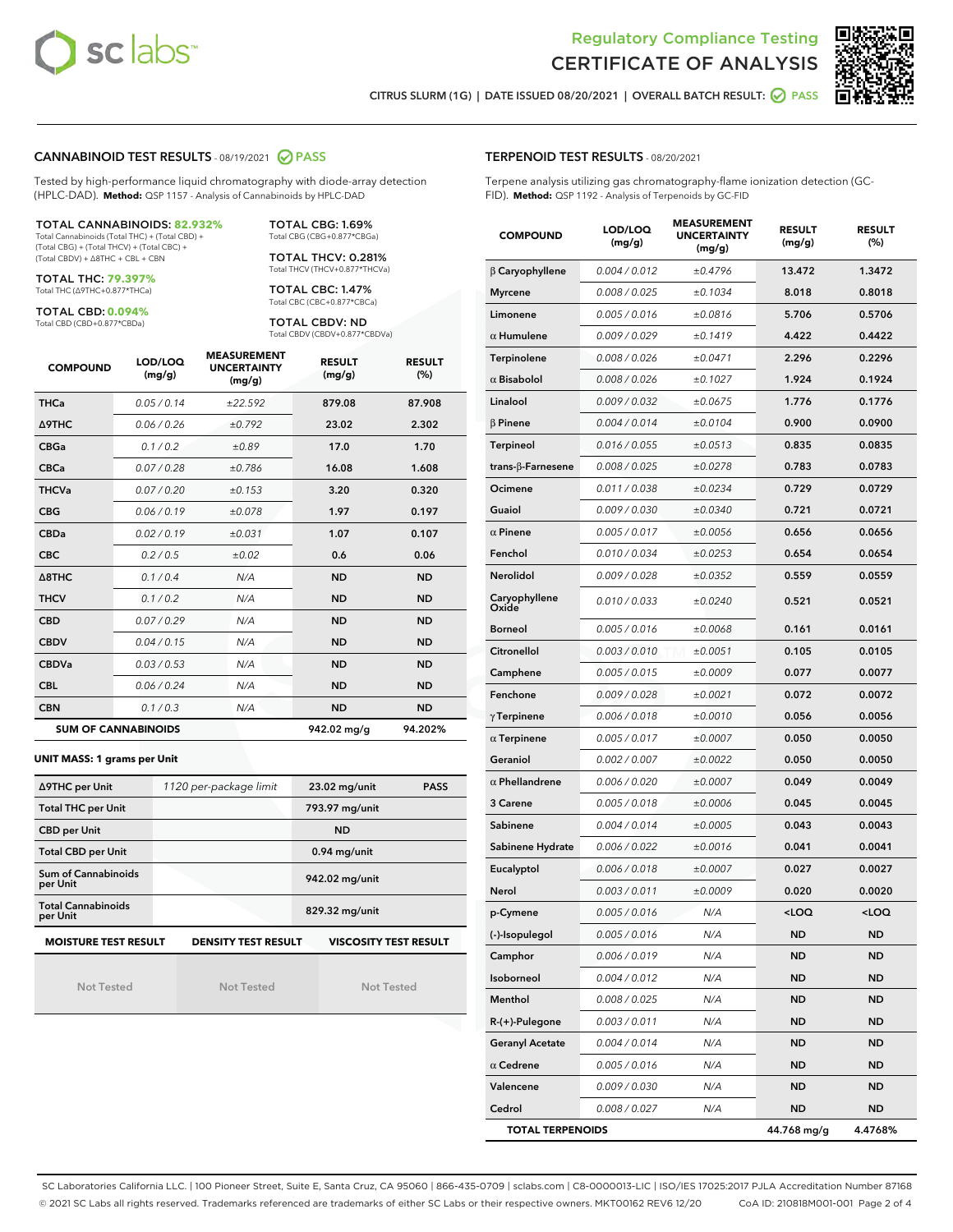



CITRUS SLURM (1G) | DATE ISSUED 08/20/2021 | OVERALL BATCH RESULT:  $\bigcirc$  PASS

## CATEGORY 1 PESTICIDE TEST RESULTS - 08/20/2021 2 PASS

Pesticide and plant growth regulator analysis utilizing high-performance liquid chromatography-mass spectrometry (HPLC-MS) or gas chromatography-mass spectrometry (GC-MS). \*GC-MS utilized where indicated. **Method:** QSP 1212 - Analysis of Pesticides and Mycotoxins by LC-MS or QSP 1213 - Analysis of Pesticides by GC-MS

| <b>COMPOUND</b>             | LOD/LOQ<br>$(\mu g/g)$ | <b>ACTION</b><br><b>LIMIT</b><br>$(\mu g/g)$ | <b>MEASUREMENT</b><br><b>UNCERTAINTY</b><br>$(\mu g/g)$ | <b>RESULT</b><br>$(\mu g/g)$ | <b>RESULT</b> |
|-----------------------------|------------------------|----------------------------------------------|---------------------------------------------------------|------------------------------|---------------|
| Aldicarb                    | 0.03 / 0.08            | $\geq$ LOD                                   | N/A                                                     | <b>ND</b>                    | <b>PASS</b>   |
| Carbofuran                  | 0.02/0.05              | $>$ LOD                                      | N/A                                                     | <b>ND</b>                    | <b>PASS</b>   |
| Chlordane*                  | 0.03 / 0.08            | $\ge$ LOD                                    | N/A                                                     | <b>ND</b>                    | <b>PASS</b>   |
| Chlorfenapyr*               | 0.03/0.10              | $>$ LOD                                      | N/A                                                     | <b>ND</b>                    | <b>PASS</b>   |
| Chlorpyrifos                | 0.02 / 0.06            | $\ge$ LOD                                    | N/A                                                     | <b>ND</b>                    | <b>PASS</b>   |
| Coumaphos                   | 0.02 / 0.07            | $\ge$ LOD                                    | N/A                                                     | <b>ND</b>                    | <b>PASS</b>   |
| Daminozide                  | 0.02 / 0.07            | $\ge$ LOD                                    | N/A                                                     | <b>ND</b>                    | <b>PASS</b>   |
| <b>DDVP</b><br>(Dichlorvos) | 0.03/0.09              | $\ge$ LOD                                    | N/A                                                     | <b>ND</b>                    | <b>PASS</b>   |
| Dimethoate                  | 0.03/0.08              | $>$ LOD                                      | N/A                                                     | <b>ND</b>                    | <b>PASS</b>   |
| Ethoprop(hos)               | 0.03/0.10              | $\ge$ LOD                                    | N/A                                                     | <b>ND</b>                    | <b>PASS</b>   |
| Etofenprox                  | 0.02 / 0.06            | $\ge$ LOD                                    | N/A                                                     | <b>ND</b>                    | <b>PASS</b>   |
| Fenoxycarb                  | 0.03 / 0.08            | $\ge$ LOD                                    | N/A                                                     | <b>ND</b>                    | <b>PASS</b>   |
| Fipronil                    | 0.03/0.08              | $>$ LOD                                      | N/A                                                     | <b>ND</b>                    | <b>PASS</b>   |
| Imazalil                    | 0.02 / 0.06            | $\ge$ LOD                                    | N/A                                                     | <b>ND</b>                    | <b>PASS</b>   |
| <b>Methiocarb</b>           | 0.02 / 0.07            | $\ge$ LOD                                    | N/A                                                     | <b>ND</b>                    | <b>PASS</b>   |
| Methyl<br>parathion         | 0.03/0.10              | $\ge$ LOD                                    | N/A                                                     | <b>ND</b>                    | <b>PASS</b>   |
| <b>Mevinphos</b>            | 0.03/0.09              | $>$ LOD                                      | N/A                                                     | <b>ND</b>                    | <b>PASS</b>   |
| Paclobutrazol               | 0.02 / 0.05            | $\ge$ LOD                                    | N/A                                                     | <b>ND</b>                    | <b>PASS</b>   |
| Propoxur                    | 0.03/0.09              | $\ge$ LOD                                    | N/A                                                     | <b>ND</b>                    | <b>PASS</b>   |
| Spiroxamine                 | 0.03 / 0.08            | $\ge$ LOD                                    | N/A                                                     | <b>ND</b>                    | <b>PASS</b>   |
| Thiacloprid                 | 0.03/0.10              | $\ge$ LOD                                    | N/A                                                     | <b>ND</b>                    | <b>PASS</b>   |

#### CATEGORY 2 PESTICIDE TEST RESULTS - 08/20/2021 @ PASS

| <b>COMPOUND</b>          | LOD/LOQ<br>$(\mu g/g)$ | <b>ACTION</b><br><b>LIMIT</b><br>$(\mu g/g)$ | <b>MEASUREMENT</b><br><b>UNCERTAINTY</b><br>$(\mu g/g)$ | <b>RESULT</b><br>$(\mu g/g)$ | <b>RESULT</b> |
|--------------------------|------------------------|----------------------------------------------|---------------------------------------------------------|------------------------------|---------------|
| Abamectin                | 0.03/0.10              | 0.1                                          | N/A                                                     | <b>ND</b>                    | <b>PASS</b>   |
| Acephate                 | 0.02/0.07              | 0.1                                          | N/A                                                     | <b>ND</b>                    | <b>PASS</b>   |
| Acequinocyl              | 0.02/0.07              | 0.1                                          | N/A                                                     | <b>ND</b>                    | <b>PASS</b>   |
| Acetamiprid              | 0.02/0.05              | 0.1                                          | N/A                                                     | <b>ND</b>                    | <b>PASS</b>   |
| Azoxystrobin             | 0.02/0.07              | 0.1                                          | N/A                                                     | <b>ND</b>                    | <b>PASS</b>   |
| <b>Bifenazate</b>        | 0.01/0.04              | 0.1                                          | N/A                                                     | <b>ND</b>                    | <b>PASS</b>   |
| <b>Bifenthrin</b>        | 0.02 / 0.05            | 3                                            | N/A                                                     | <b>ND</b>                    | <b>PASS</b>   |
| <b>Boscalid</b>          | 0.03/0.09              | 0.1                                          | N/A                                                     | <b>ND</b>                    | <b>PASS</b>   |
| Captan                   | 0.19/0.57              | 0.7                                          | N/A                                                     | <b>ND</b>                    | <b>PASS</b>   |
| Carbaryl                 | 0.02/0.06              | 0.5                                          | N/A                                                     | <b>ND</b>                    | <b>PASS</b>   |
| Chlorantranilip-<br>role | 0.04/0.12              | 10                                           | N/A                                                     | <b>ND</b>                    | <b>PASS</b>   |
| Clofentezine             | 0.03/0.09              | 0.1                                          | N/A                                                     | <b>ND</b>                    | <b>PASS</b>   |

### CATEGORY 2 PESTICIDE TEST RESULTS - 08/20/2021 continued

| <b>COMPOUND</b>               | LOD/LOQ<br>(µg/g) | <b>ACTION</b><br><b>LIMIT</b><br>$(\mu g/g)$ | <b>MEASUREMENT</b><br><b>UNCERTAINTY</b><br>$(\mu g/g)$ | <b>RESULT</b><br>(µg/g) | <b>RESULT</b> |
|-------------------------------|-------------------|----------------------------------------------|---------------------------------------------------------|-------------------------|---------------|
| Cyfluthrin                    | 0.12 / 0.38       | $\overline{c}$                               | N/A                                                     | ND                      | <b>PASS</b>   |
| Cypermethrin                  | 0.11 / 0.32       | $\mathcal{I}$                                | N/A                                                     | ND                      | PASS          |
| <b>Diazinon</b>               | 0.02 / 0.05       | 0.1                                          | N/A                                                     | <b>ND</b>               | <b>PASS</b>   |
| Dimethomorph                  | 0.03 / 0.09       | 2                                            | N/A                                                     | ND                      | PASS          |
| Etoxazole                     | 0.02 / 0.06       | 0.1                                          | N/A                                                     | ND                      | <b>PASS</b>   |
| Fenhexamid                    | 0.03 / 0.09       | 0.1                                          | N/A                                                     | ND                      | <b>PASS</b>   |
| Fenpyroximate                 | 0.02 / 0.06       | 0.1                                          | N/A                                                     | <b>ND</b>               | <b>PASS</b>   |
| Flonicamid                    | 0.03 / 0.10       | 0.1                                          | N/A                                                     | ND                      | <b>PASS</b>   |
| Fludioxonil                   | 0.03 / 0.10       | 0.1                                          | N/A                                                     | ND                      | <b>PASS</b>   |
| Hexythiazox                   | 0.02 / 0.07       | 0.1                                          | N/A                                                     | ND                      | <b>PASS</b>   |
| Imidacloprid                  | 0.04 / 0.11       | 5                                            | N/A                                                     | ND                      | <b>PASS</b>   |
| Kresoxim-methyl               | 0.02 / 0.07       | 0.1                                          | N/A                                                     | ND                      | <b>PASS</b>   |
| Malathion                     | 0.03 / 0.09       | 0.5                                          | N/A                                                     | ND                      | <b>PASS</b>   |
| Metalaxyl                     | 0.02 / 0.07       | $\overline{c}$                               | N/A                                                     | ND                      | <b>PASS</b>   |
| Methomyl                      | 0.03 / 0.10       | $\mathbf{1}$                                 | N/A                                                     | ND                      | <b>PASS</b>   |
| Myclobutanil                  | 0.03 / 0.09       | 0.1                                          | N/A                                                     | <b>ND</b>               | <b>PASS</b>   |
| Naled                         | 0.02 / 0.07       | 0.1                                          | N/A                                                     | ND                      | <b>PASS</b>   |
| Oxamyl                        | 0.04 / 0.11       | 0.5                                          | N/A                                                     | ND                      | PASS          |
| Pentachloronitro-<br>benzene* | 0.03 / 0.09       | 0.1                                          | N/A                                                     | ND                      | <b>PASS</b>   |
| Permethrin                    | 0.04 / 0.12       | 0.5                                          | N/A                                                     | ND                      | <b>PASS</b>   |
| Phosmet                       | 0.03 / 0.10       | 0.1                                          | N/A                                                     | ND                      | <b>PASS</b>   |
| Piperonylbu-<br>toxide        | 0.02 / 0.07       | 3                                            | N/A                                                     | <b>ND</b>               | <b>PASS</b>   |
| Prallethrin                   | 0.03 / 0.08       | 0.1                                          | N/A                                                     | ND                      | <b>PASS</b>   |
| Propiconazole                 | 0.02 / 0.07       | 0.1                                          | N/A                                                     | <b>ND</b>               | <b>PASS</b>   |
| Pyrethrins                    | 0.04 / 0.12       | 0.5                                          | N/A                                                     | ND                      | PASS          |
| Pyridaben                     | 0.02 / 0.07       | 0.1                                          | N/A                                                     | <b>ND</b>               | <b>PASS</b>   |
| Spinetoram                    | 0.02 / 0.07       | 0.1                                          | N/A                                                     | ND                      | <b>PASS</b>   |
| Spinosad                      | 0.02 / 0.07       | 0.1                                          | N/A                                                     | ND                      | PASS          |
| Spiromesifen                  | 0.02 / 0.05       | 0.1                                          | N/A                                                     | <b>ND</b>               | <b>PASS</b>   |
| Spirotetramat                 | 0.02 / 0.06       | 0.1                                          | N/A                                                     | ND                      | <b>PASS</b>   |
| Tebuconazole                  | 0.02 / 0.07       | 0.1                                          | N/A                                                     | ND                      | <b>PASS</b>   |
| Thiamethoxam                  | 0.03 / 0.10       | 5                                            | N/A                                                     | <b>ND</b>               | <b>PASS</b>   |
| Trifloxystrobin               | 0.03 / 0.08       | 0.1                                          | N/A                                                     | <b>ND</b>               | <b>PASS</b>   |

SC Laboratories California LLC. | 100 Pioneer Street, Suite E, Santa Cruz, CA 95060 | 866-435-0709 | sclabs.com | C8-0000013-LIC | ISO/IES 17025:2017 PJLA Accreditation Number 87168 © 2021 SC Labs all rights reserved. Trademarks referenced are trademarks of either SC Labs or their respective owners. MKT00162 REV6 12/20 CoA ID: 210818M001-001 Page 3 of 4